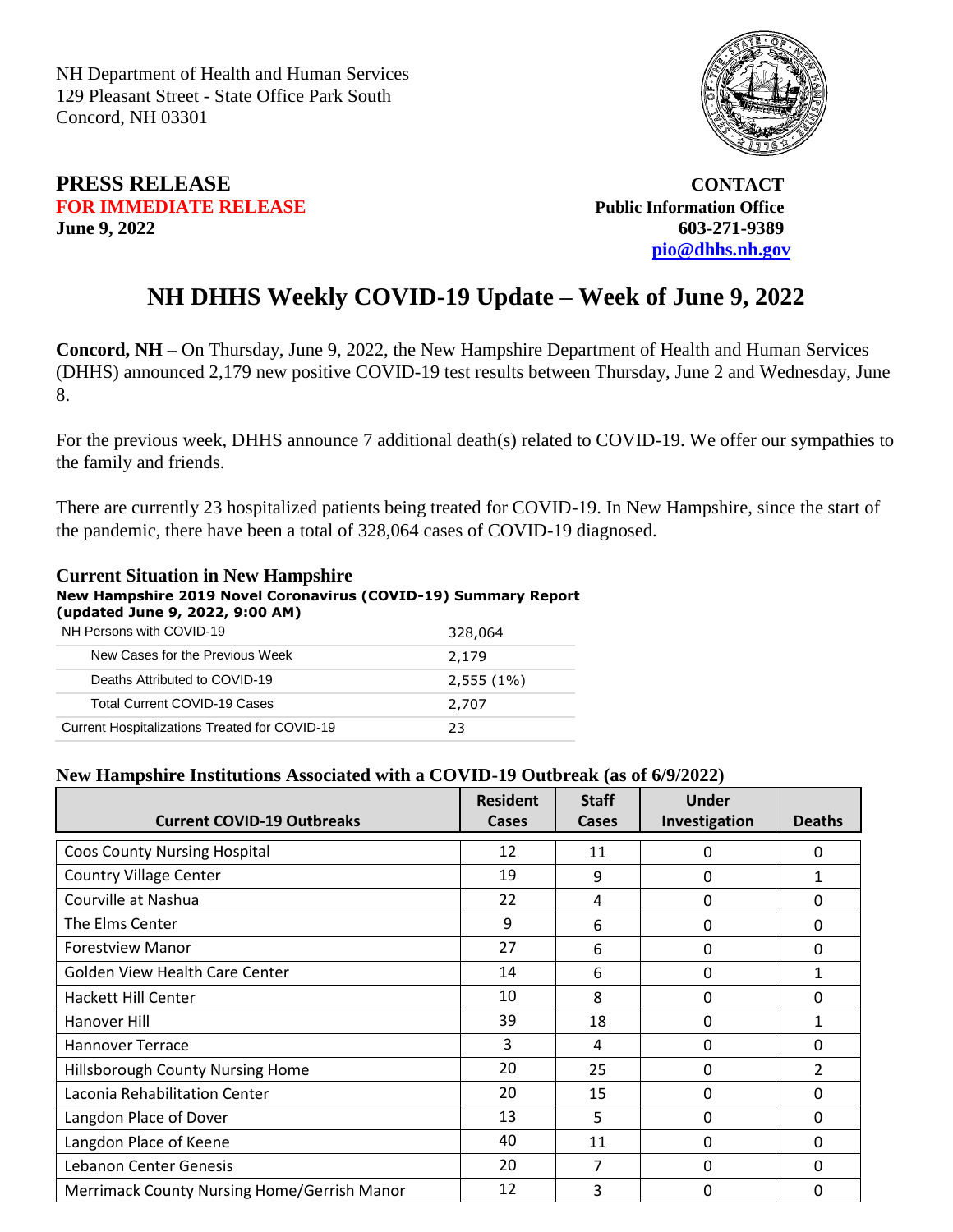| NH Veterans' Home                                 | 15 | 17 |  |
|---------------------------------------------------|----|----|--|
| Partridge House Genesis                           | 6  |    |  |
| Premier Rehab and Healthcare                      | 33 | 15 |  |
| Rochester Manor                                   | 10 | 8  |  |
| Rockingham County Nursing Home and Rehabilitation | 32 | 40 |  |
| <b>Taylor Community</b>                           |    |    |  |
| Villa Crest Nursing & Retirement Center           | 23 | 27 |  |
| Warde Health Center Windham                       | 6  |    |  |
| <b>Windham Terrace</b>                            | 13 |    |  |
| <b>Wolfeboro Bay Genesis Healthcare</b>           |    | 13 |  |

|                                                                  | <b>Resident</b> | <b>Staff</b>   |                |
|------------------------------------------------------------------|-----------------|----------------|----------------|
| <b>Closed COVID-19 Outbreaks in 2022</b>                         | <b>Cases</b>    | <b>Cases</b>   | <b>Deaths</b>  |
| All American Assisted Living (3/2/2022)                          | 11              | 8              | 0              |
| Applewood Rehabilitation Center (4/11/2022)                      | 57              | 38             | 3              |
| Arbor View Inn (4/11/2022)                                       | 4               | 1              | $\mathbf 0$    |
| Arbors at Bedford (3/7/2022)                                     | 26              | $\overline{7}$ | 0              |
| Bedford Hills Center (2/14/2022)                                 | 19              | 31             | 0              |
| Bedford Hills Center (5/26/2022)                                 | 28              | 12             | 0              |
| Bedford Nursing and Rehab Center (3/11/2022)                     | 21              | 30             | 3              |
| Belknap County Department of Corrections (5/18/2022)             | $\overline{7}$  | 0              | 0              |
| Belknap County Nursing Home (1/25/2022)                          | 1               | 4              | 0              |
| Belknap County Nursing Home (3/3/2022)                           | 16              | 11             | $\mathbf 0$    |
| Bellamy and Watson Fields Assisted Living Facilities (2/23/2022) | 12              | 0              | $\mathbf 0$    |
| Benchmark at Rye (6/2/2022)                                      | 7               | 4              | 0              |
| Bentley Commons at Bedford (2/22/2022)                           | $\overline{2}$  | 13             | 0              |
| The Birches at Concord (5/18/2022)                               | 9               | 8              | 0              |
| Carroll County Department of Corrections (2/15/2022)             | 23              | 6              | 0              |
| Cedar Healthcare Center (2/14/2022)                              | 45              | 44             | $\overline{4}$ |
| Colonial Poplin Nursing & Rehabilitation (3/8/2022)              | 26              | 40             | 3              |
| Colonial Poplin Nursing Home (6/3/2022)                          | 15              | 8              | 1              |
| Coos County Department of Corrections (2/18/2022)                | 13              | 4              | 0              |
| Coos County Nursing Home (4/1/2022)                              | 23              | 37             | 2              |
| Cornerstone at Hampton (2/15/2022)                               | 42              | 11             | 0              |
| Country Village (2/11/2022)                                      | 8               | 16             | $\mathbf 0$    |
| Courville at Manchester 3/2/2022)                                | 35              | 39             | 6              |
| Courville at Nashua (2/14/2022)                                  | 8               | 9              | 1              |
| Crestwood Center (2/2/2022)                                      | 3               | 14             | 0              |
| Derry Center for Rehabilitation and Healthcare (3/8/2022)        | 23              | 11             | 0              |
| Dover Center for Health and Rehabilitation (3/14/2022)           | 27              | 34             | $\mathbf{1}$   |
| Edgewood Center Portsmouth (5/13/2022)                           | 3               | 5              | 0              |
| Elm Wood Center 3/3/2022)                                        | 34              | 21             | 0              |
| Epsom Health Center (3/17/2022)                                  | 25              | 39             | 1              |
| Exeter Center Rehabilitation and Nursing Home (2/17/2022)        | 3               | 5              | 3              |
| Fairview Senior Living Facility (3/9/2022)                       | 33              | 32             | 2              |
| Federal Correctional Institution - Berlin (3/7/2022)             | 326             | 50             | 0              |
| Golden View Health Care Center (2/2/2022)                        | 22              | 22             | $\mathbf 0$    |
| Grace House of Windham (5/10/2022)                               | $\overline{7}$  | 3              | $\mathbf 0$    |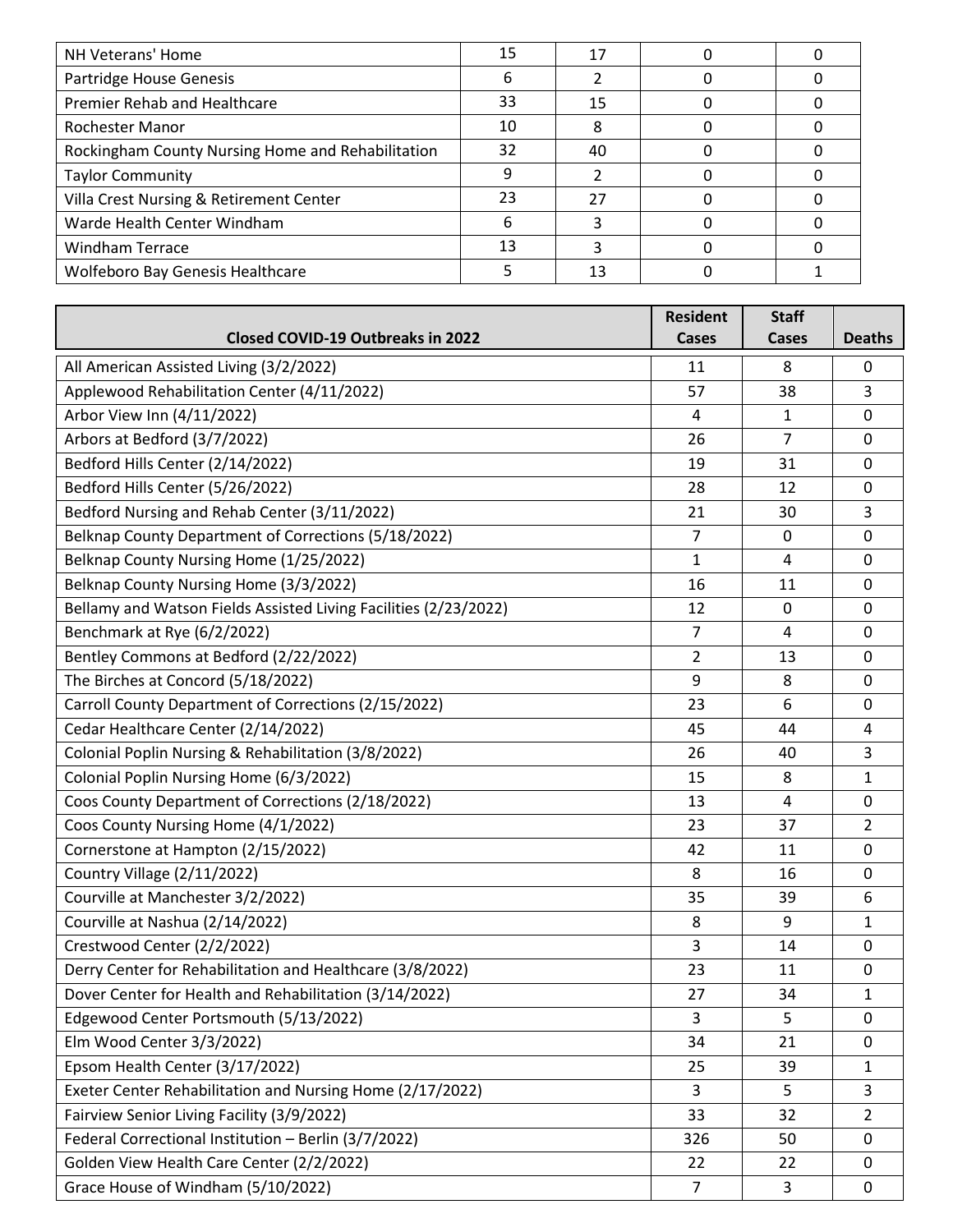| Grafton County Nursing Home (2/18/2022)                   | 3              | 18             | 0              |
|-----------------------------------------------------------|----------------|----------------|----------------|
| Grafton County Nursing Home (3/11/2022)                   | 18             | 27             | 0              |
| Granite Ledges of Concord (2/10/2022)                     | 3              | 4              | 0              |
| Greystone Farm at Salem (2/8/2022)                        | 11             | 7              | 1              |
| Hackett Hill Center (3/31/2022)                           | 32             | 36             | 0              |
| Hanover Hill Healthcare Center (3/2/2022)                 | 19             | 12             | 0              |
| Harris Hill Center (2/22/2022)                            | 13             | 23             | $\overline{2}$ |
| Havenwood Heritage Heights (2/15/2022)                    | 9              | 42             | 0              |
| Havenwood Heritage Heights (5/24/2022)                    | 13             | 13             | 0              |
| Hillsborough County Department of Corrections (2/22/2022) | 246            | 18             | 0              |
| Hillsborough County Nursing Home (2/11/2022)              | 38             | 31             | $\mathbf{1}$   |
| Inn At Fairview (2/22/2022)                               | 8              | 16             | $\mathbf{1}$   |
| Jaffrey Rehabilitation and Nursing Center (1/3/2022)      | 33             | 11             | 1              |
| Jaffrey Rehabilitation and Nursing Center (4/22/2022)     | 23             | 5              | 0              |
| Keene Center (3/9/2022)                                   | 9              | 32             | 0              |
| Laconia Rehabilitation Center (2/16/2022)                 | 50             | 44             | 0              |
| Lafayette Center (3/17/2022)                              | 43             | 34             | 0              |
| Langdon Place of Dover (4/1/2022)                         | $\overline{2}$ | 33             | 0              |
| Langdon Place of Dover (5/11/2022)                        | 19             | 7              | $\mathbf{1}$   |
| Langdon Place of Exeter (6/1/2022)                        | 28             | 8              | 0              |
| Langdon Place of Nashua (1/28/2022)                       | 6              | 4              | 0              |
| Lebanon Center Genesis (3/28/22)                          | 45             | 7              | $\mathbf{1}$   |
| Ledgewood Bay Assisted Living (2/7/2022)                  | 3              | 8              | 0              |
| Ledgewood Bay Assisted Living (5/11/2022)                 | 25             | 11             | 0              |
| Lilac View Assisted Care Facility (1/25/2022)             | 20             | 1              | 1              |
| Maple Leaf Healthcare Center (3/8/2022)                   | 31             | 34             | $\mathbf{1}$   |
| Maple Wood Cheshire County Nursing Home (2/4/2022)        | 19             | 28             | $\mathbf{1}$   |
| Maplewood Cheshire County Nursing Home (5/24/2022)        | 17             | 7              | 0              |
| Merrimack County Department of Corrections (2/22/2022)    | 24             | $\mathbf{1}$   | 0              |
| Merrimack County Nursing Home (3/4/2022)                  | 12             | 17             | 0              |
| Mineral Springs Genesis (1/24/22)                         | 26             | 18             | 3              |
| Mineral Springs Genesis (3/22/2022)                       | 39             | 24             | 0              |
| Mt. Carmel Rehabilitation and Nursing (2/25/2022)         | 22             | 40             | 0              |
| Mt. Carmel Rehabilitation and Nursing (5/28/2022)         | 6              | 8              | 0              |
| Nashua Crossings Benchmark (6/2/2022)                     | 32             | 22             | 0              |
| NH State Prison - Men's (2/22/2022)                       | 47             | 69             | 0              |
| NH State Prison - Women's (2/16/2022)                     | 21             | 6              | 0              |
| NH Veterans Home (3/3/2022)                               | 22             | 12             | $\mathbf{1}$   |
| Oceanside Center (3/15/2022)                              | 31             | 37             | $\mathbf{1}$   |
| Partridge House Genesis (2/24/2022)                       | 8              | 7              | 0              |
| Peaceful Harvest Homes (5/18/2022)                        | 9              | 3              | 0              |
| Pheasantwood Center (4/26/2022)                           | 42             | 13             | $\overline{2}$ |
| Pine Rock Manor Senior Living (2/17/2022)                 | 14             | $\overline{2}$ | 0              |
| Pines of Newmarket (5/23/2022)                            | 21             | $\overline{7}$ | 0              |
| Pleasant Valley Nursing Home (1/28/2022)                  | 38             | 17             | 0              |
| Pleasant Valley Nursing Home (5/312022)                   | 9              | $\overline{7}$ | 0              |
| Premier Rehab and Healthcare (2/10/2022)                  | 48             | 15             | 0              |
| Premier Rehab and Healthcare (3/28/2022)                  | 31             | 5              | $\mathbf{1}$   |